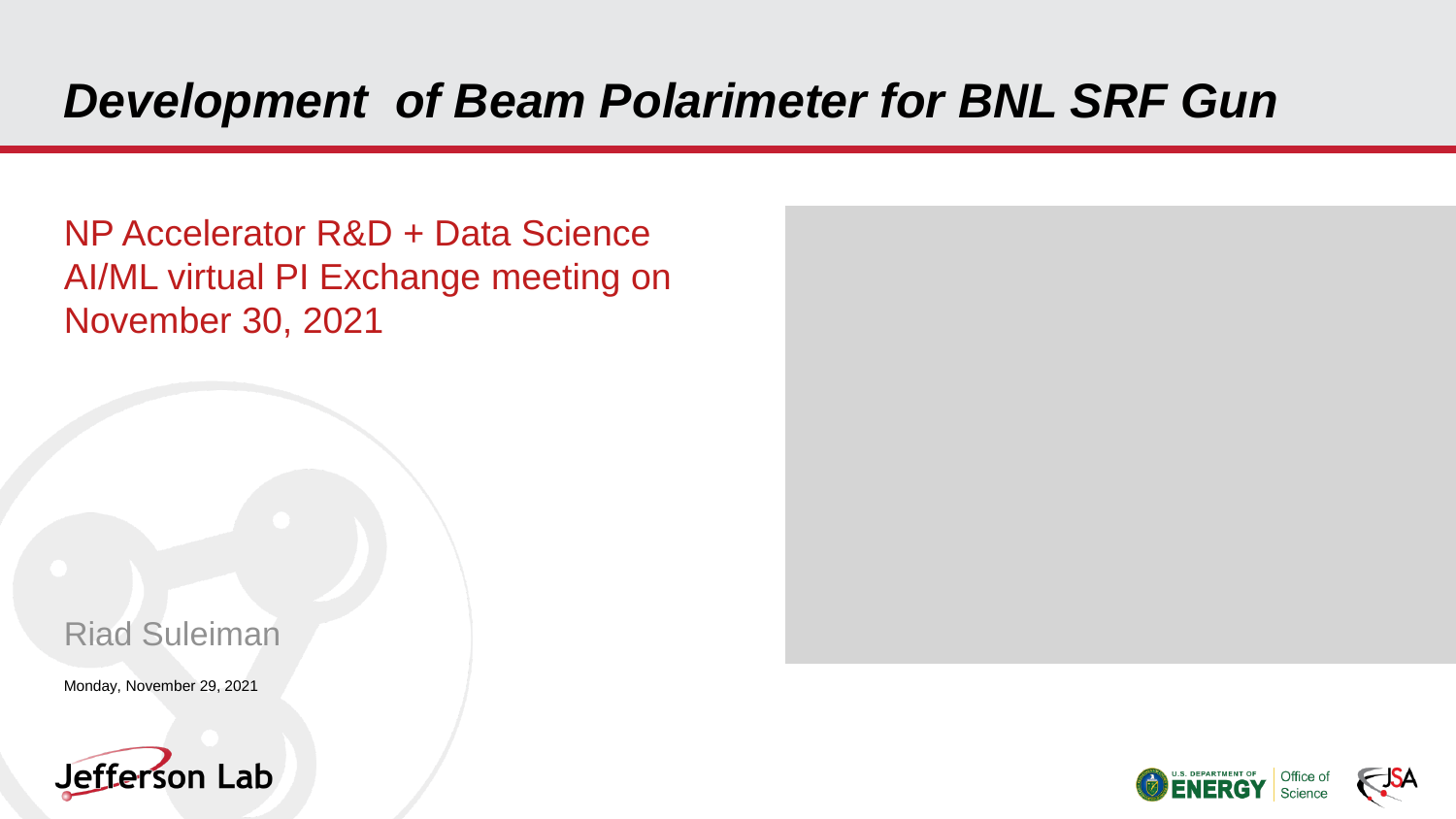#### **Goals, Timeline, and Budget**

- Co-Principal Investigator: Riad Suleiman, with Joe Grames and Matt Poelker (Jefferson Lab), and Eric Voutier (IJCLab, Orsay, France)
- Jefferson Lab's contribution to this project is to provide a Compton Transmission Polarimeter, which will be used to measure beam polarization when SRF photogun employs a GaAs photocathode. IJCLab is contributing to Jefferson Lab's effort.

|                         | <b>FY20</b> |                   | <b>FY21 Totals</b> |
|-------------------------|-------------|-------------------|--------------------|
|                         |             | $(Sk)$ $(Sk)$     | (\$k)              |
| a) Funds allocated      |             | 200.1 200.1 400.2 |                    |
| b) Actual costs to date | 10.9        |                   |                    |

- Goals:
	- -Year 1: Design and build electron beam polarimeter
	- -Year 2: Install and commission polarimeter at CeC accelerator
- Current Status:
	- -Design of polarimeter and new portable data acquisition system (DAQ) is completed
	- -NCE for one more year was approved

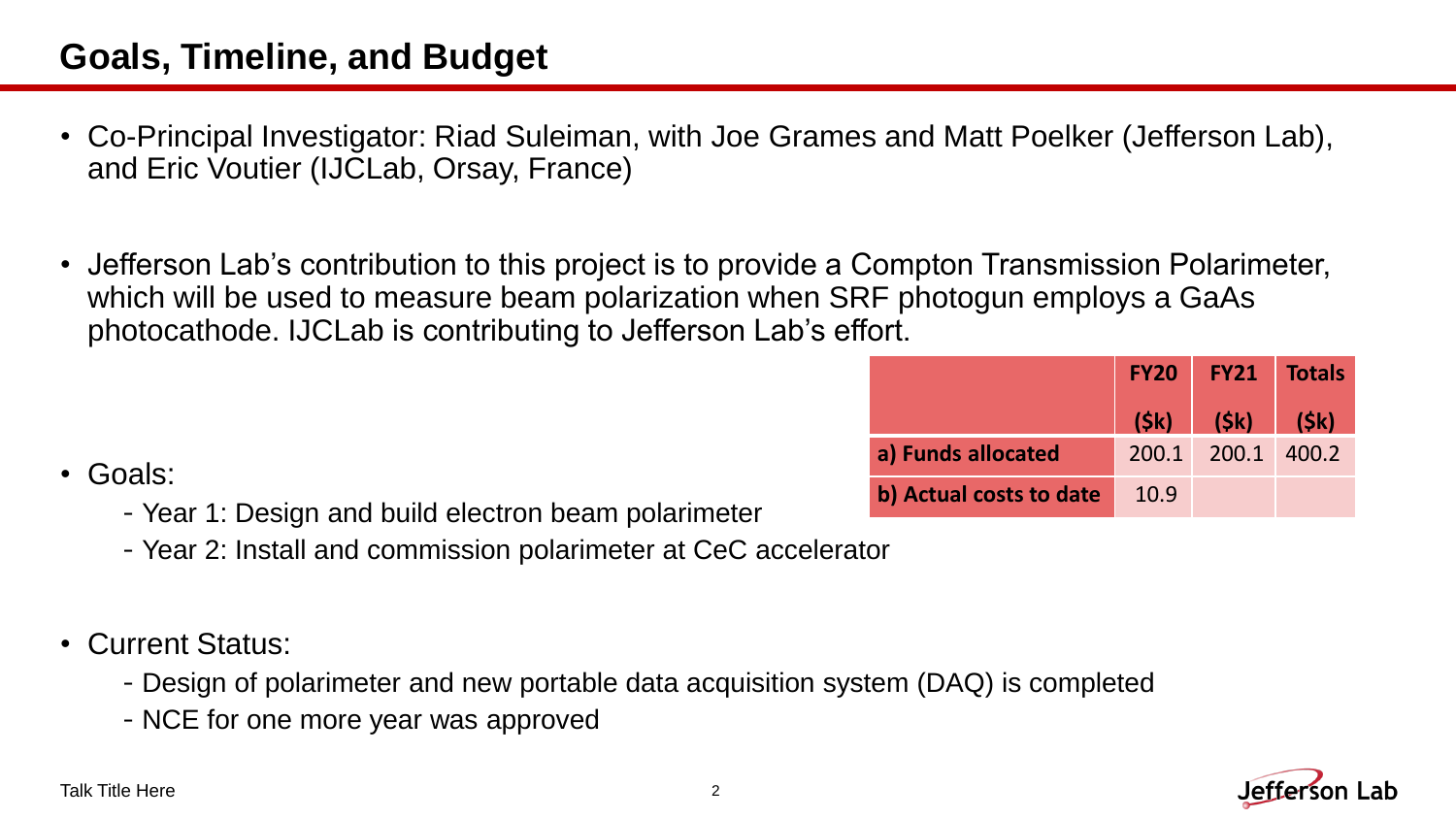#### **Compton Transmission Polarimeter**

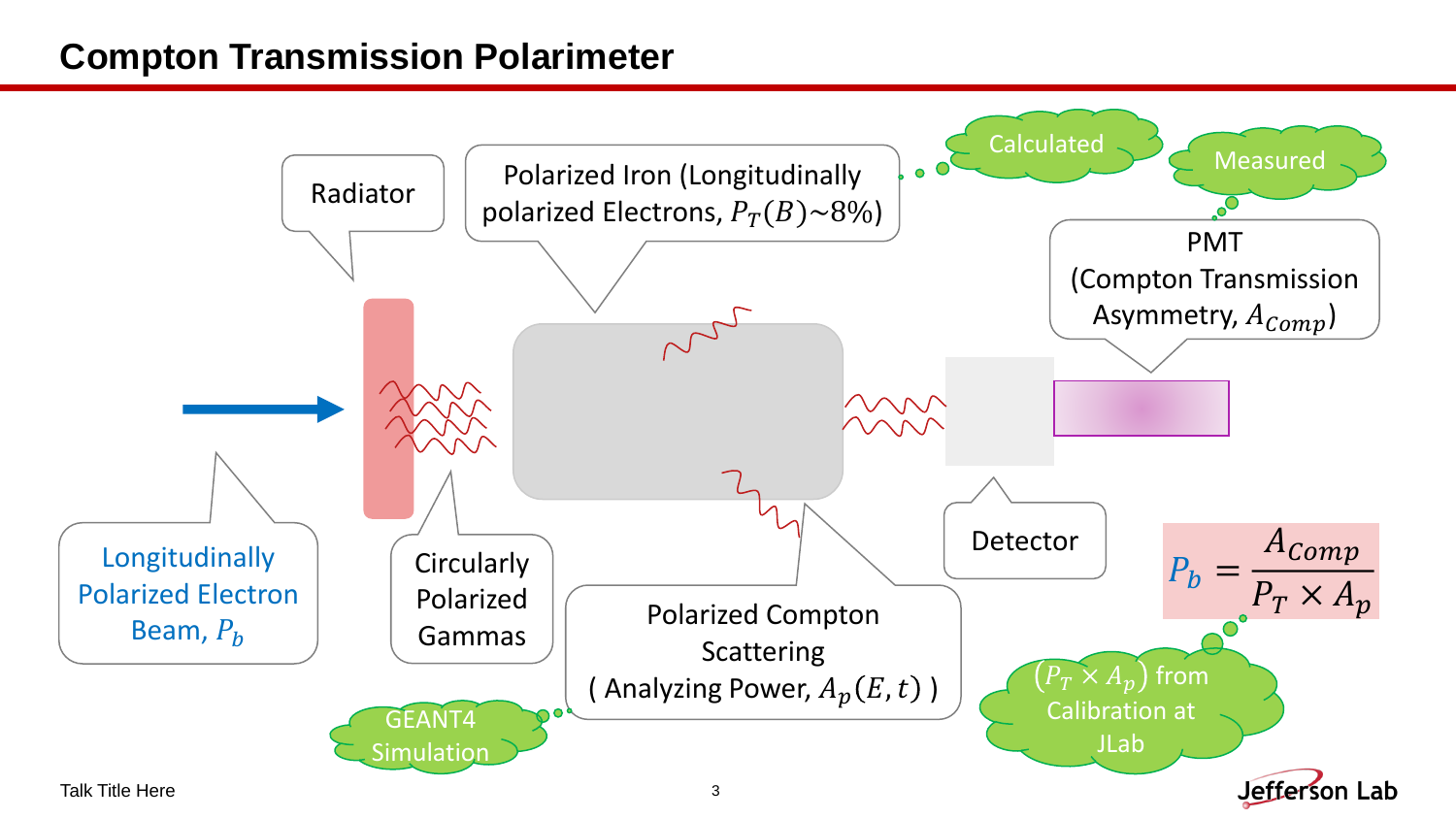#### **An Example of Polarimeter at Jefferson Lab CEBAF – Summer 2018**



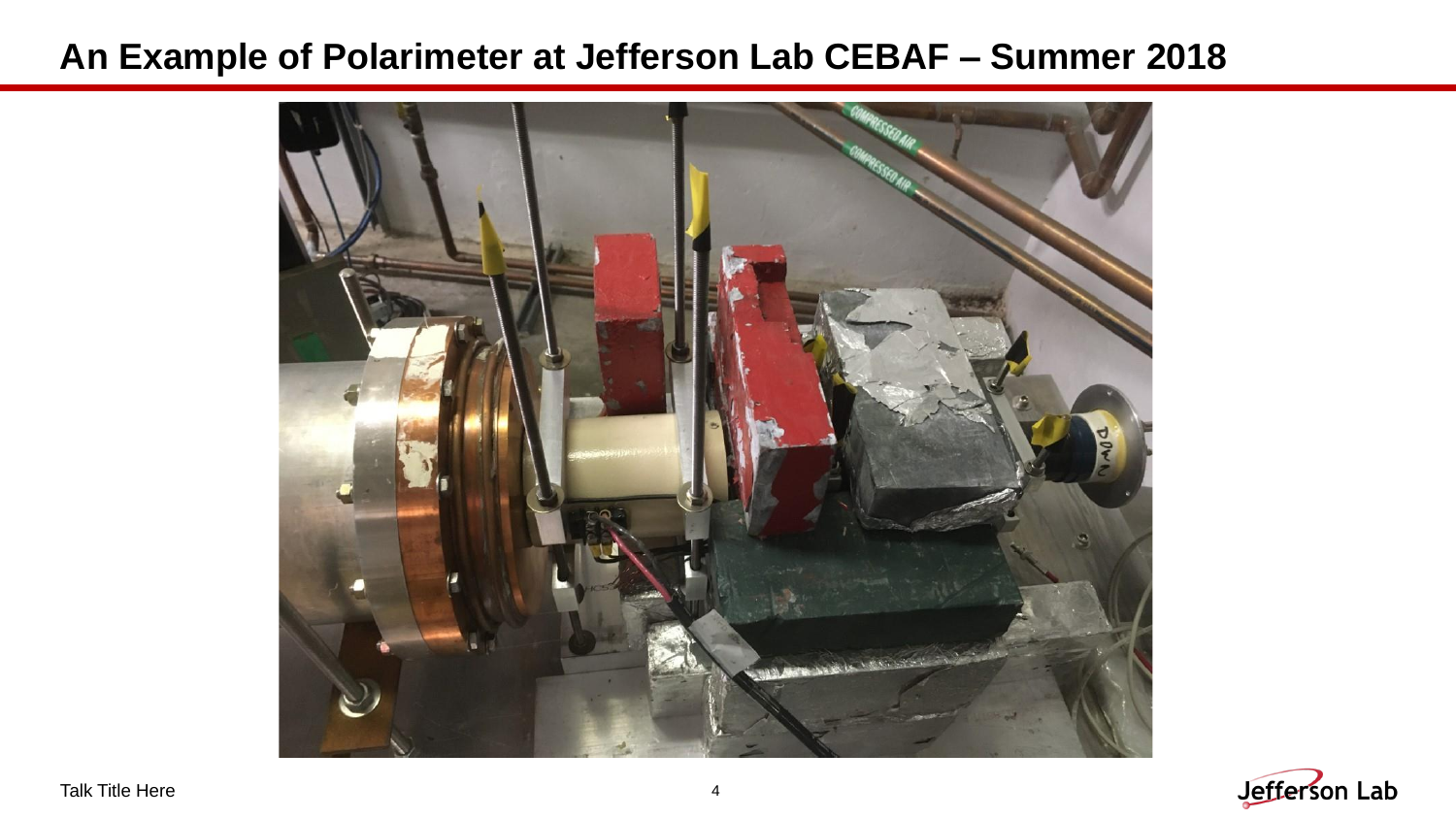#### **Polarimeter Parameters**

- CEBAF Injector can deliver electron beam with 5 9 MeV kinetic energy
- CEBAF Mott polarimeter ideally works at 5 MeV kinetic energy
- At BNL, electron beam kinetic energy will be 5.0 MeV (total energy 5.5 MeV)
	- -Minimum radiation levels and no risk of activation
- Compton Transmission Polarimeter will be installed in place of Low Power Beam Dump
- Maximum average current is limited to 2.5 µA by Low Power Dump





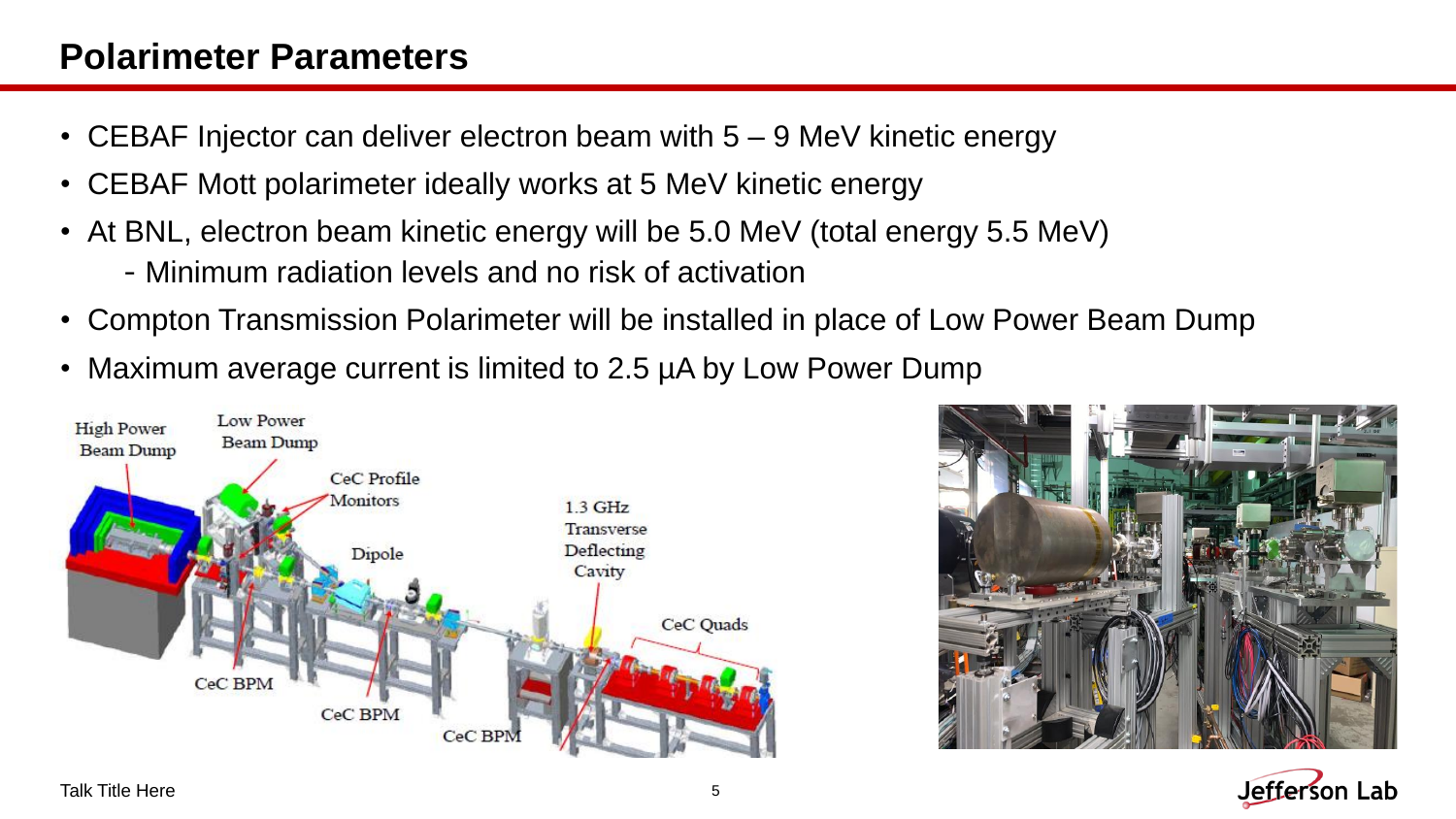#### **Polarimeter Schematics at BNL**



- Pockels Cell is synchronized to laser
- Helicity board will just provide a gate to determine which voltage (helicity) Pockels Cell gets set to

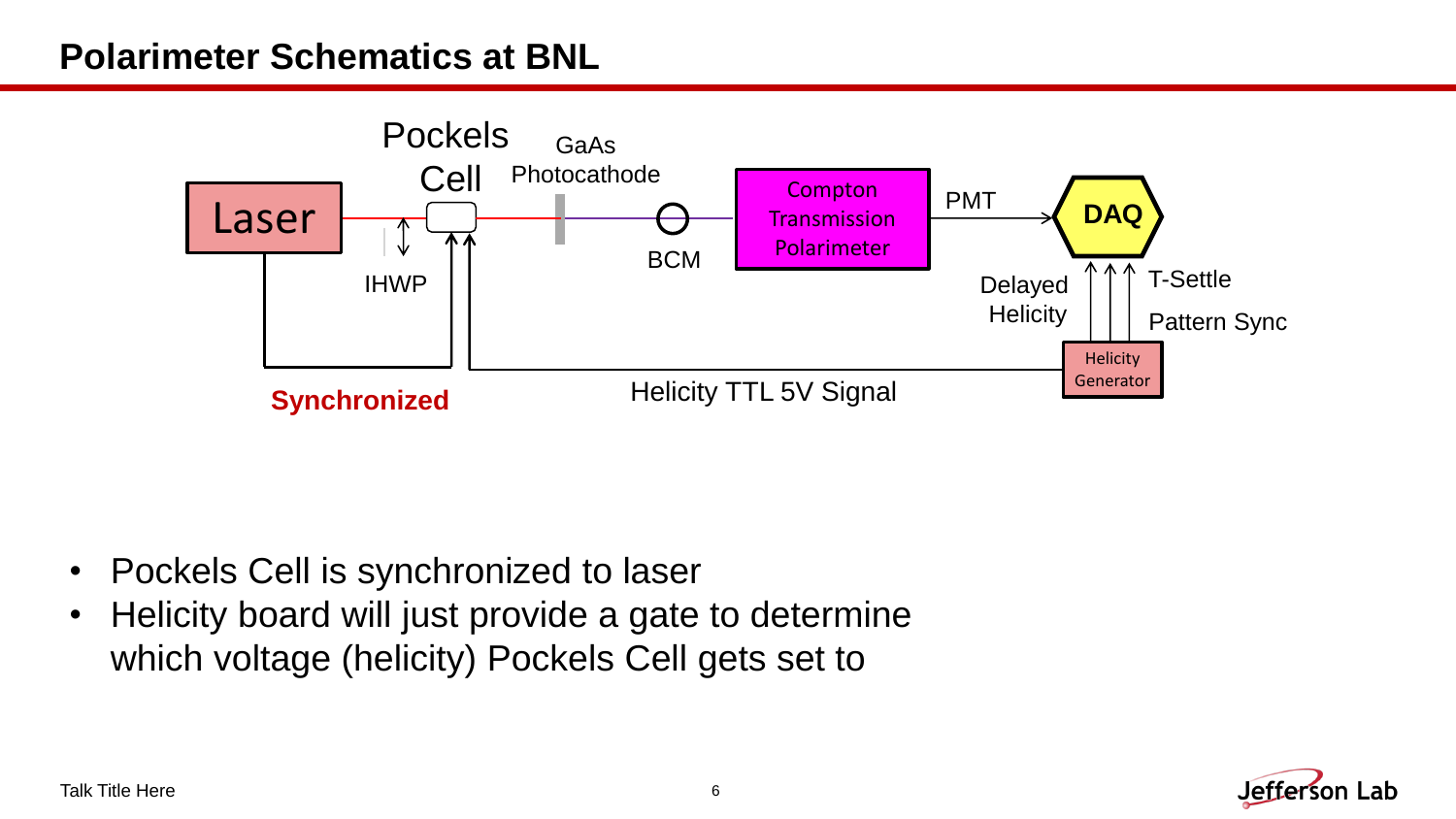## **New Portable Data Acquisition System (DAQ)**



#### Talk Title Here 7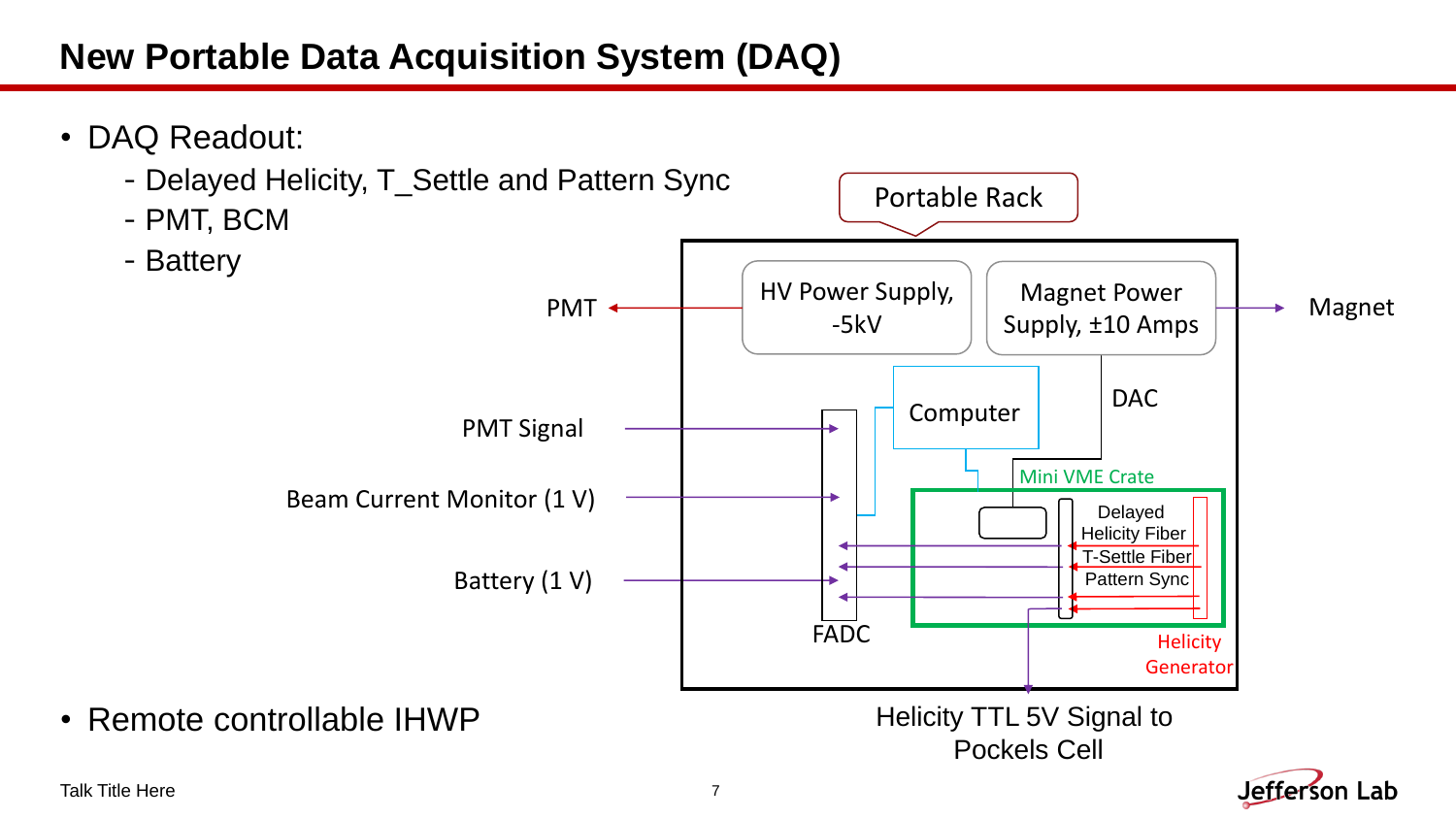## **Polarimeter Design Optimization**

- Student Benjamin Fernandes Neres (from France)
- [https://wiki.jlab.org/ciswiki/images/8/82/CompPol\\_Optimization\\_B.Fernandes-Neres.pdf](https://wiki.jlab.org/ciswiki/images/8/82/CompPol_Optimization_B.Fernandes-Neres.pdf)
- GEANT4 simulation model of Compton transmission polarimeter was successfully implemented
- Optimization of polarimeter:
	- Radiator length  $= 7.0$  mm, magnet iron core length  $= 8.0$  cm, crystal detector radius  $= 3.5$  cm and length larger than 18.0 cm
- Evaluated of performance within BNL beam conditions (duration of a measurement, radiation damage to crystal detector)

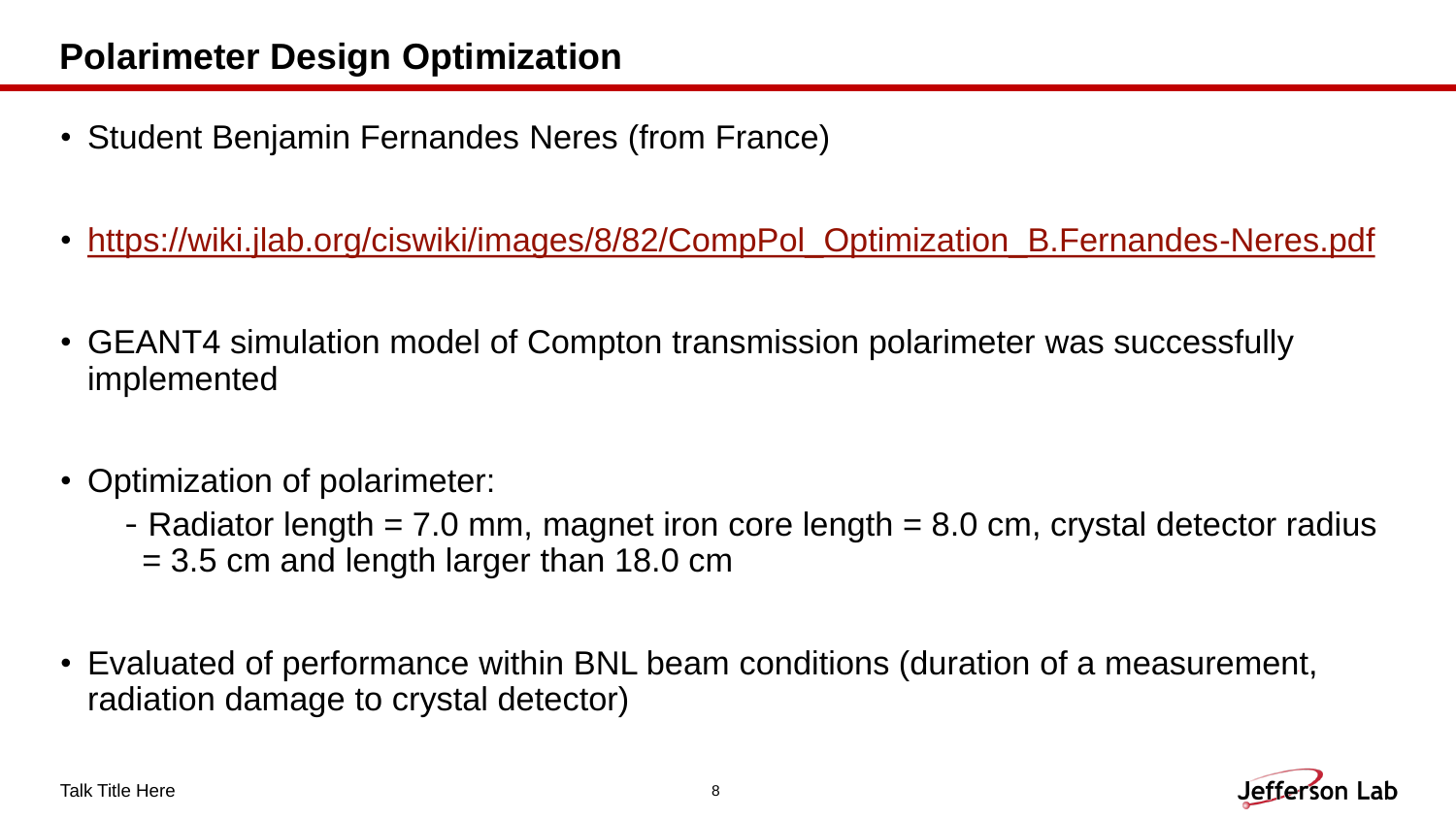- Year 1:
	- -Agreed upon basic operational parameters of polarized electron beam and polarimeter
	- -Portable DAQ design completed and implementation started
	- -Jefferson Lab Fast Electronics Group has finished programming of flash analog-to-digital convertor (FADC) and now working on user interface of DAQ
	- -Polarimeter (radiator, magnet, and detector) design was optimized using GEANT4
- Year 2:
	- -Magnet engineer started design of electro-magnet with iron core
	- -Build two polarimeters (radiator, magnet, and detector) and one portable DAQ one polarimeter will stay at CEBAF
- Year 3:
	- -Calibrate polarimeter at CEBAF with portable DAQ
	- -Install and commission polarimeter at CeC accelerator
- When SRF photogun employs a GaAs photocathode: Measure electron beam polarization